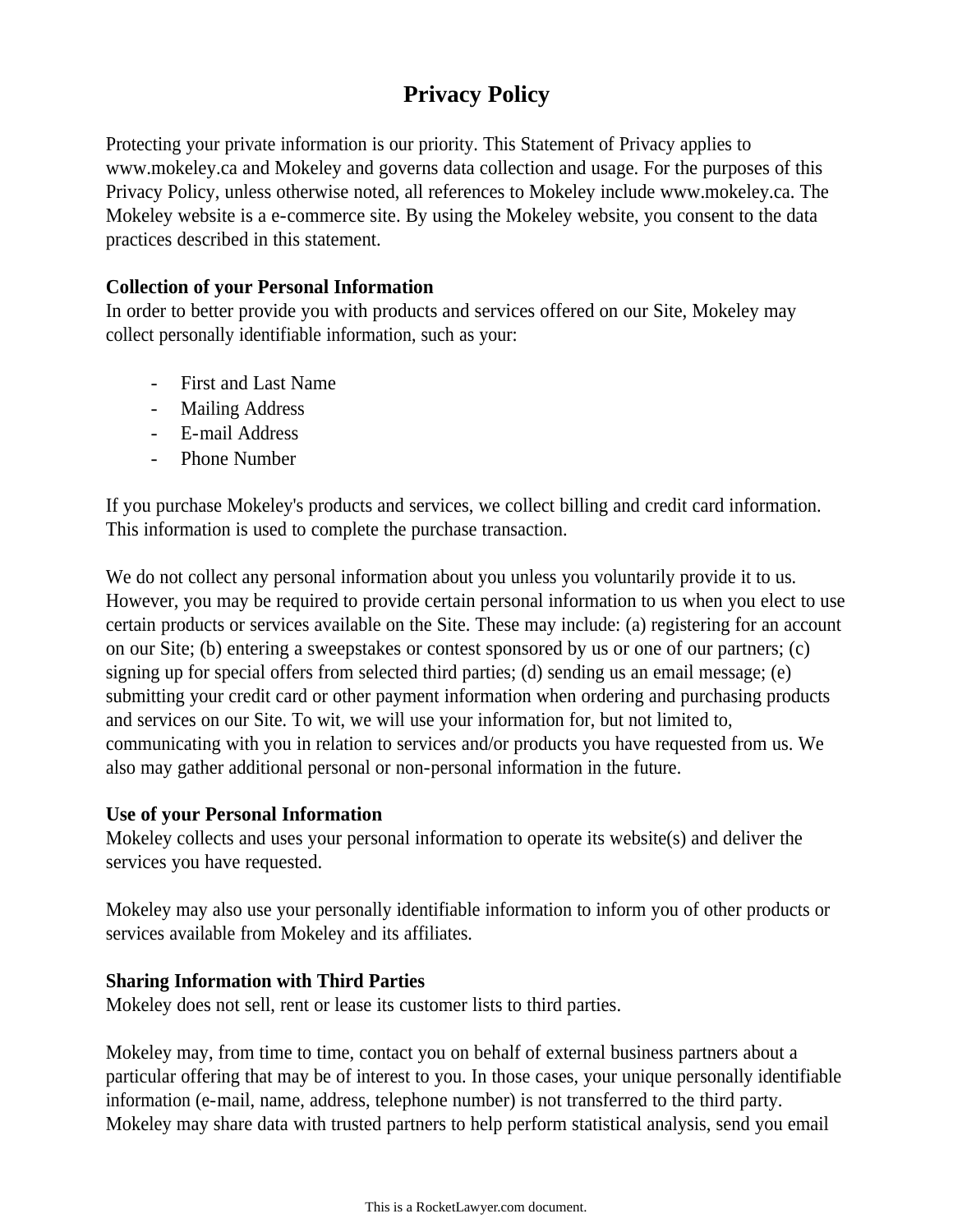or postal mail, provide customer support, or arrange for deliveries. All such third parties are prohibited from using your personal information except to provide these services to Mokeley, and they are required to maintain the confidentiality of your information.

Mokeley may disclose your personal information, without notice, if required to do so by law or in the good faith belief that such action is necessary to: (a) conform to the edicts of the law or comply with legal process served on Mokeley or the site; (b) protect and defend the rights or property of Mokeley; and/or (c) act under exigent circumstances to protect the personal safety of users of Mokeley, or the public.

# **Tracking User Behavior**

Mokeley may keep track of the websites and pages our users visit within Mokeley, in order to determine what Mokeley services are the most popular. This data is used to deliver customized content and advertising within Mokeley to customers whose behavior indicates that they are interested in a particular subject area.

# **Automatically Collected Information**

Information about your computer hardware and software may be automatically collected by Mokeley. This information can include: your IP address, browser type, domain names, access times and referring website addresses. This information is used for the operation of the service, to maintain quality of the service, and to provide general statistics regarding use of the Mokeley website.

# **Use of Cookies**

The Mokeley website may use "cookies" to help you personalize your online experience. A cookie is a text file that is placed on your hard disk by a web page server. Cookies cannot be used to run programs or deliver viruses to your computer. Cookies are uniquely assigned to you, and can only be read by a web server in the domain that issued the cookie to you.

One of the primary purposes of cookies is to provide a convenience feature to save you time. The purpose of a cookie is to tell the Web server that you have returned to a specific page. For example, if you personalize Mokeley pages, or register with Mokeley site or services, a cookie helps Mokeley to recall your specific information on subsequent visits. This simplifies the process of recording your personal information, such as billing addresses, shipping addresses, and so on. When you return to the same Mokeley website, the information you previously provided can be retrieved, so you can easily use the Mokeley features that you customized.

You have the ability to accept or decline cookies. Most Web browsers automatically accept cookies, but you can usually modify your browser setting to decline cookies if you prefer. If you choose to decline cookies, you may not be able to fully experience the interactive features of the Mokeley services or websites you visit.

# **Links**

This website contains links to other sites. Please be aware that we are not responsible for the content or privacy practices of such other sites. We encourage our users to be aware when they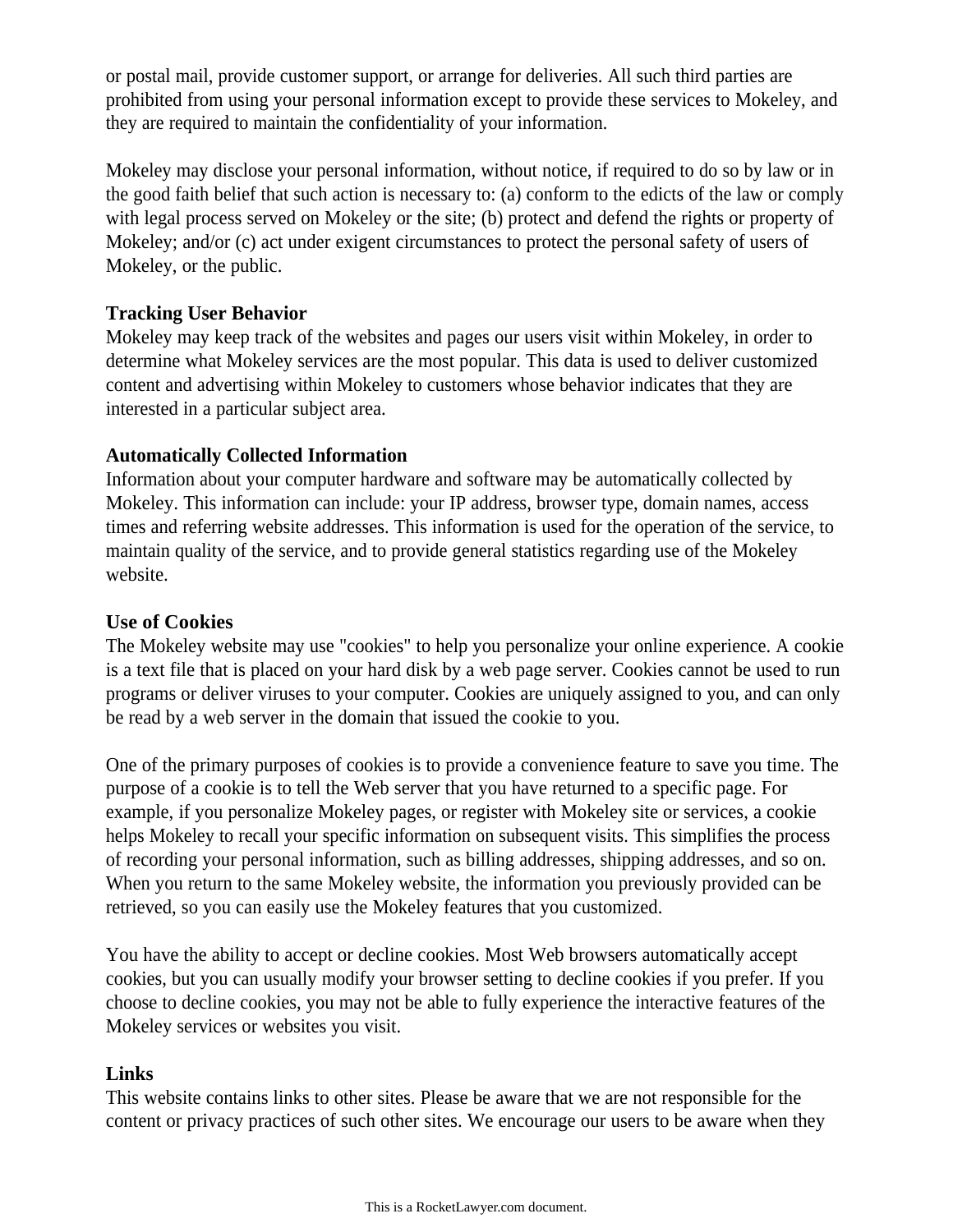leave our site and to read the privacy statements of any other site that collects personally identifiable information.

# **Security of your Personal Information**

Mokeley secures your personal information from unauthorized access, use, or disclosure. Mokeley uses the following methods for this purpose:

- SSL Protocol

When personal information (such as a credit card number) is transmitted to other websites, it is protected through the use of encryption, such as the Secure Sockets Layer (SSL) protocol.

We strive to take appropriate security measures to protect against unauthorized access to or alteration of your personal information. Unfortunately, no data transmission over the Internet or any wireless network can be guaranteed to be 100% secure. As a result, while we strive to protect your personal information, you acknowledge that: (a) there are security and privacy limitations inherent to the Internet which are beyond our control; and (b) security, integrity, and privacy of any and all information and data exchanged between you and us through this Site cannot be guaranteed.

# **Right to Deletion**

Subject to certain exceptions set out below, on receipt of a verifiable request from you, we will:

- Delete your personal information from our records; and
- Direct any service providers to delete your personal information from their records.

Please note that we may not be able to comply with requests to delete your personal information if it is necessary to:

- Complete the transaction for which the personal information was collected, fulfill the terms of a written warranty or product recall conducted in accordance with federal law, provide a good or service requested by you, or reasonably anticipated within the context of our ongoing business relationship with you, or otherwise perform a contract between you and us;
- Detect security incidents, protect against malicious, deceptive, fraudulent, or illegal activity; or prosecute those responsible for that activity;
- Debug to identify and repair errors that impair existing intended functionality;
- Exercise free speech, ensure the right of another consumer to exercise his or her right of free speech, or exercise another right provided for by law;
- Comply with the California Electronic Communications Privacy Act;
- Engage in public or peer-reviewed scientific, historical, or statistical research in the public interest that adheres to all other applicable ethics and privacy laws, when our deletion of the information is likely to render impossible or seriously impair the achievement of such research, provided we have obtained your informed consent;
- Enable solely internal uses that are reasonably aligned with your expectations based on your relationship with us;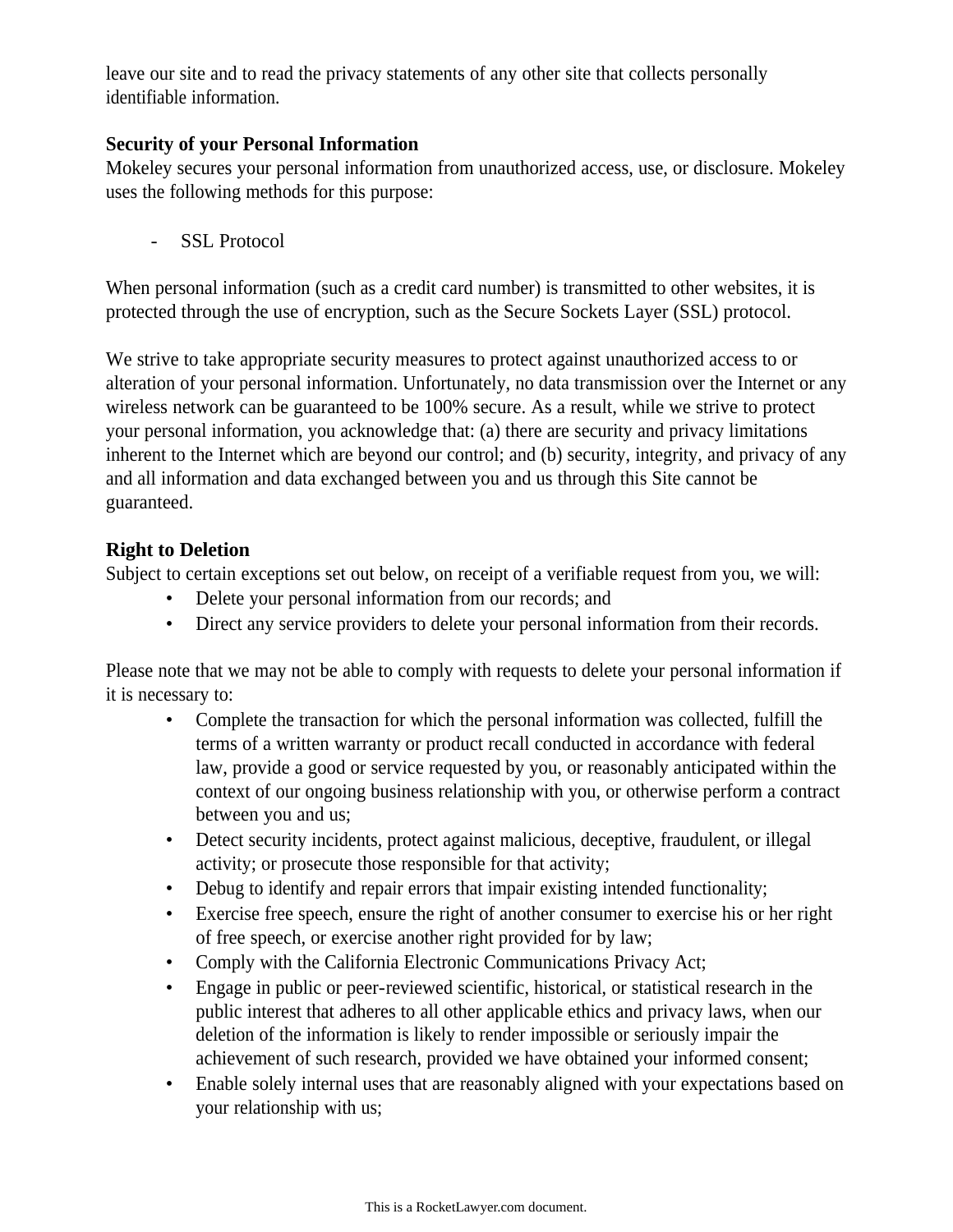- Comply with an existing legal obligation; or
- Otherwise use your personal information, internally, in a lawful manner that is compatible with the context in which you provided the information.

#### **Children Under Thirteen**

Mokeley does not knowingly collect personally identifiable information from children under the age of thirteen. If you are under the age of thirteen, you must ask your parent or guardian for permission to use this website.

### **Disconnecting your Mokeley Account from Third Party Websites**

You will be able to connect your Mokeley account to third party accounts. BY CONNECTING YOUR MOKELEY ACCOUNT TO YOUR THIRD PARTY ACCOUNT, YOU ACKNOWLEDGE AND AGREE THAT YOU ARE CONSENTING TO THE CONTINUOUS RELEASE OF INFORMATION ABOUT YOU TO OTHERS (IN ACCORDANCE WITH YOUR PRIVACY SETTINGS ON THOSE THIRD PARTY SITES). IF YOU DO NOT WANT INFORMATION ABOUT YOU, INCLUDING PERSONALLY IDENTIFYING INFORMATION, TO BE SHARED IN THIS MANNER, DO NOT USE THIS FEATURE. You may disconnect your account from a third party account at any time. Users may learn how to disconnect their accounts from third-party websites by visiting their "My Account" page. Users may also contact us via email or telephone.

### **E-mail Communications**

From time to time, Mokeley may contact you via email for the purpose of providing announcements, promotional offers, alerts, confirmations, surveys, and/or other general communication.

If you would like to stop receiving marketing or promotional communications via email from Mokeley, you may opt out of such communications by UNSUBSCRIBE button.

#### **Changes to this Statement**

Mokeley reserves the right to change this Privacy Policy from time to time. We will notify you about significant changes in the way we treat personal information by sending a notice to the primary email address specified in your account, by placing a prominent notice on our site, and/or by updating any privacy information on this page. Your continued use of the Site and/or Services available through this Site after such modifications will constitute your: (a) acknowledgment of the modified Privacy Policy; and (b) agreement to abide and be bound by that Policy.

#### **Contact Information**

Mokeley welcomes your questions or comments regarding this Statement of Privacy. If you believe that Mokeley has not adhered to this Statement, please contact Mokeley at:

Mokeley 30 N Sheridan, Wyoming 82801